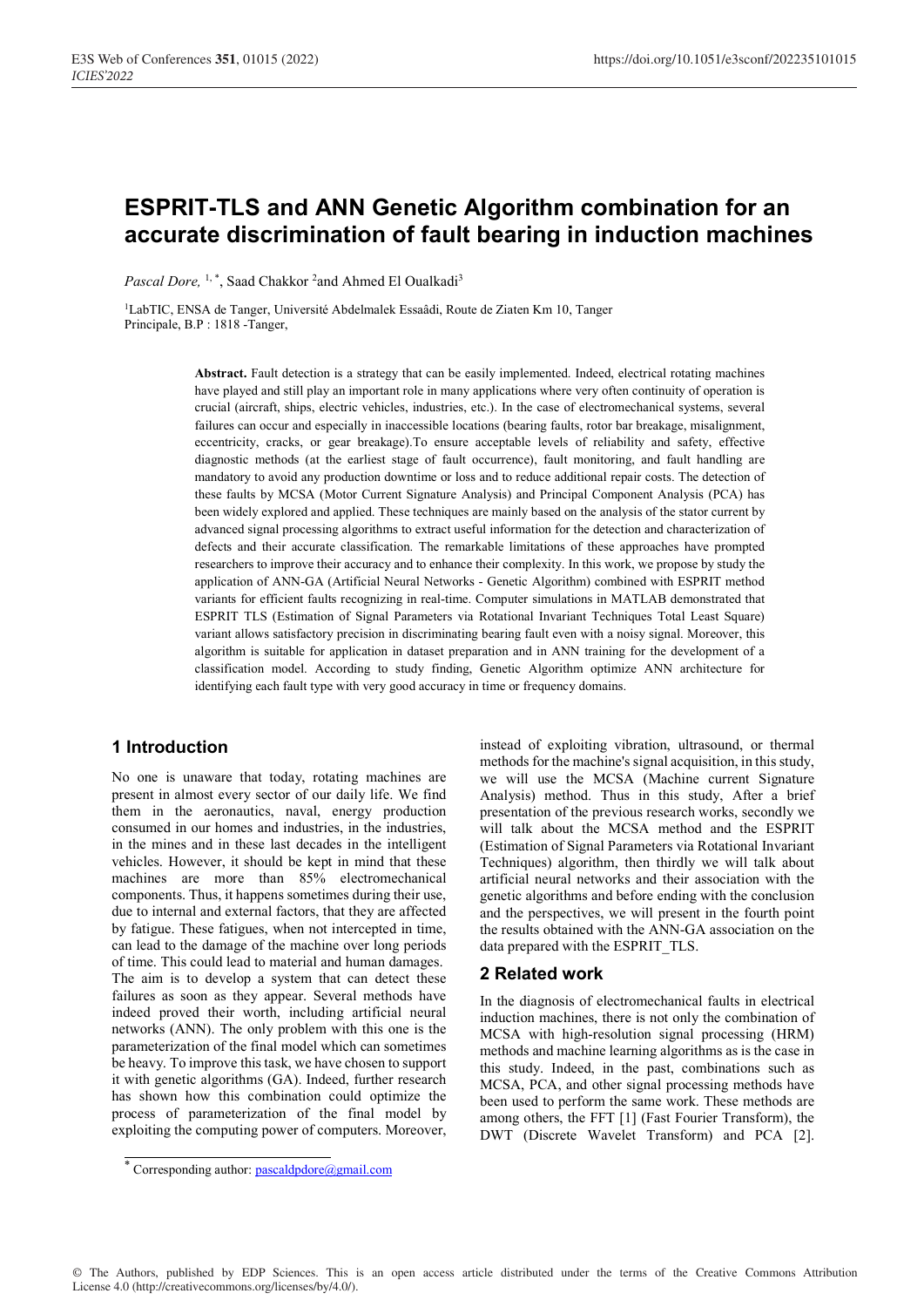However, although these algorithms have been able to address the work in their way, it must be mentioned that each of them has limitations. Based on this observation, researchers have gradually migrated to more appropriate solutions, hence the choice of this association which, in addition to being free of the nature of the system studied, offers an intelligent and adaptable diagnosis as the machine operates.

# 3 MCSA and ESPRIT method

### 3.1 MCSA approach

Motor current signature analysis (MCSA) is a rotating machine condition monitoring technique used to diagnose problems in induction motors [6,7]. Previous results of the researchers showed that it was possible to detect the impact of a fault when it occurs in electromechanical machines from the stator current of the latter. Thus, it was sufficient to know the characteristics of the fault to model its signal. From this, the expression can be formulated as follows [8] :

$$
x[n] = \sum_{k=-L}^{L} a_k \cos(2\pi f_k(w(n)) \times n/F_k
$$
  
+  $\Phi_k$ ) +  $b[n]$  (1)

Where x[n] corresponds to a single sample of the stator current, b[n] is a sample of Gaussian noise. The parameter L is the number of side frequencies introduced by malfunctions. The quantities  $fk(w(n))$ , ak,  $\phi k$  corresponds to frequency, amplitude and phase respectively.  $\omega(n)$  is a parameter to be estimated at each instant of order n. It depends on the fault studied. The only problem with this signal is that it is not sufficient on its own to correctly diagnose the states of the machine (for example, when we want to decide on the operating state of the machine at a given time). This is why it is important to associate it with the ESPRIT method.

#### 3.2 ESPRIT method and its variants

ESPRIT is a method of estimating signal parameters using the rotational invariance technique. It is an algorithm for the determination and detection of harmonics with a very high accuracy of frequency and amplitude estimation. This is independent of the window size used. It is an appropriate approach to get reliable spectral estimation results without synchronization effects [8]. It is based on shift invariance. In this case, the eigenvectors U of the signal autocorrelation matrix define two subspaces (signal and noise) using two selection matrices  $\nu$ 1 and  $\nu$ 2.

$$
S_1 = \gamma_1 U, \ S_2 = \gamma_2 U \tag{2}
$$

The rotational invariance between the two subspaces leads to the following equation:

$$
S_1 = \phi S_2 \tag{3}
$$

where

$$
\phi = \begin{bmatrix} e^{j2\pi f_1} & 0 & \cdots & 0 \\ 0 & e^{j2\pi f_2} & \cdots & 0 \\ \vdots & \vdots & \cdots & \vdots \\ 0 & 0 & \cdots & e^{j2\pi f_N} \end{bmatrix}
$$
 (4)

The matrix  $\phi$  contains all the information on the N frequency components. The estimated matrices S1 and S2 may contain errors [8]. The determination of this matrix allows to obtain the estimates of the frequency defined by the following formula:

$$
f_k = Arg(\Phi_{k,k})/2\pi, \qquad k = 1, 2, \dots, N \tag{5}
$$

The application of all these methods makes it possible to carry out a comparison between their performances below. They are used in the detection of faults that may occur in an electric induction machine. In this work, we use 6 variants which, like their roots, are used to estimate the frequencies and amplitudes contained in the stator current signal of the machine. Except for the TLS variant which takes as argument a third parameter which is the window length, these variants take two essential parameters, the signal vector and the number of harmonics or the mode of estimation of the number of harmonics which is based on order selection models (MOS). These variants are: ESPRIT TLS, ESPRIT\_ITCMP, ESPRIT\_SVDSSA, ESPRIT\_IRLBA, ESPRIT\_SVD, ESPRIT\_ECON. The procedure for estimating frequencies and amplitudes by these variants is given in Figure 1.



Fig. 1. Fault detection procedure with an HRM.

# 4 Artificial Neural Networks and Genetic Algorithms

## 4.1 Artificial neural networks (ANN):

Artificial neural networks based on the functioning of the human brain are developed in the form of parallel distributed network models [9]. These networks are composed of input layers, hidden layers and output layers. At each layer, there is a number of variable neurons that are conditioned by a weight, a bias and an activation function, and it should be noted that the number of neurons at the level of the hidden layers, play an important role on the final nature of the model thus formed. Today, there are several types of networks, depending on the need. The type that interests us are the multi-layer perceptions (MLP). The figure Fig 2 below shows an example of MLP.



Fig. 2. Example of a Multi-Layer Perceptron.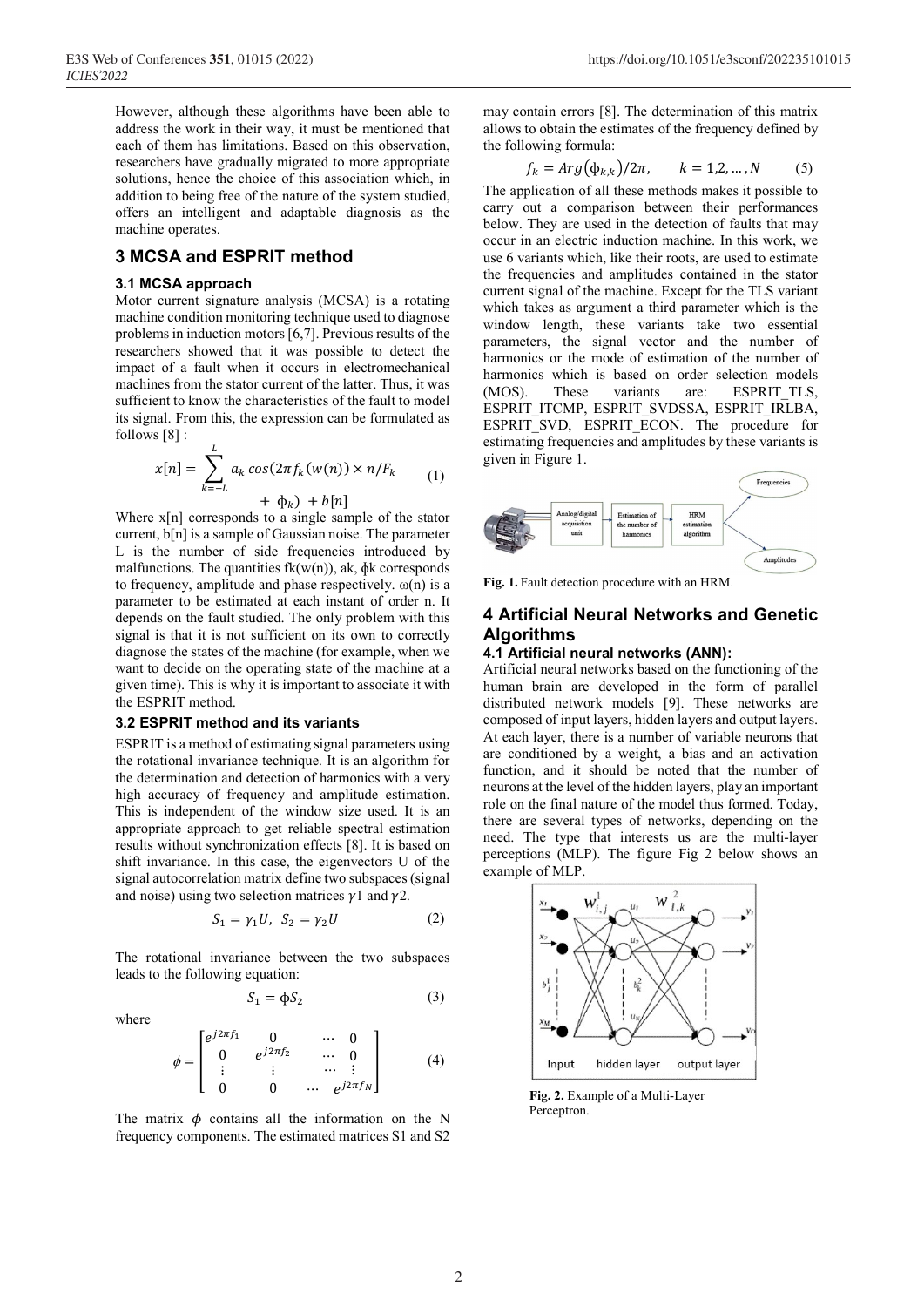The principle is that they take data in input and by successive passage to the levels of layers, build an image or a trace of the analyzed data which will condition the output.

### 4.2 Genetic Algorithms (GA) :

The goal of using the genetic algorithm in our study is to find the fastest possible and achieve an optimal architecture giving good accuracy in the classification of the bearing fault. But as any genetic algorithm, there are steps to respect in order to achieve its employability [10]. These steps are: the coding of the chromosomes which consists in finding the nature of the genes which will form the individuals of the process; the generation of the population which gives him the means to make the first choice of a set of individuals of departure and the evolution which consists in the creation of new individuals by the operations of mutation and crossing.



Fig. 3. Principle of the Genetic Algorithm.

#### 4.3 ANN and AG Association

The algorithm starts with ten randomly generated individuals for a given number of hidden layers. Each individual is evaluated. For any individual in the population, if the accuracy is greater than or equal to a given max, the max is updated and saved. At the same time, each individual and its accuracy is saved. At the end of the evaluation of these ten individuals, we extract from the backup the 5 best ones on which we first mutate and then crossbreed by returning a candidate population to the 2nd generation. This process is repeated until the tenth generation and the number of hid-den layers is changed, then we start again from the beginning. After evaluation on the interval of the number of hidden layers, we come out with 4 architectures which according to the algorithm, are the bests. Figure 4 shows the diagram of such an association



Fig. 4 Association of the ANN and the GA.

# 5 Results and discussions

In this section, we present the results obtained by applying the above-mentioned algorithms on the stator current signal from the machine and modeled above. But before the results, we present the simulation parameters in table 1 below:

Table 1. Simulation parameters.

| <b>rable 1.</b> Summation parameters. |                             |  |  |  |  |
|---------------------------------------|-----------------------------|--|--|--|--|
| Parameters                            | Value                       |  |  |  |  |
| f <sub>r</sub>                        | 29.01 Hz                    |  |  |  |  |
| fo                                    | 50 Hz                       |  |  |  |  |
| $n_h$                                 | 12                          |  |  |  |  |
| $f_{i,o}$                             | 139.248 Hz                  |  |  |  |  |
| $F_{S}$                               | 1000 Hz                     |  |  |  |  |
| k                                     |                             |  |  |  |  |
| <b>SNR</b>                            | $[0-102]$ dB                |  |  |  |  |
| Amplitude of the                      | 10A                         |  |  |  |  |
| stator current $a_0$                  |                             |  |  |  |  |
| Processor                             | <i>intel</i> Pentium(R) CPU |  |  |  |  |
|                                       | B950 @ 2.1GHz × 2           |  |  |  |  |

In this study, we have only worked on the bearing defect since the principle remains the same for the other types of faults. The formula giving the expressure of the bearing fault is:

$$
f_{bng} = |f_0 \pm kf_{i,o}| \tag{6}
$$

Where  $k = 1, ..., N$ 

And

$$
f_{i,o} = \begin{cases} 0.4f_r \\ 0.6f_r \end{cases}
$$
 (7)

With  $f_{i,o}$  is the inner and outer frequency.

#### 5.1 Simulation Results of ESPRIT variants

For this simulation, we have worked only with the frequencies of the bearing fault ([f0=50, f1=89.248, f2=189.248] Hz) with the following amplitudes:  $[a0=10, b]$  $a1= 0.2$ ,  $a2= 0.07$ ] A. Here are the results obtained:



Fig. 5. Execution time of the 6 algorithms.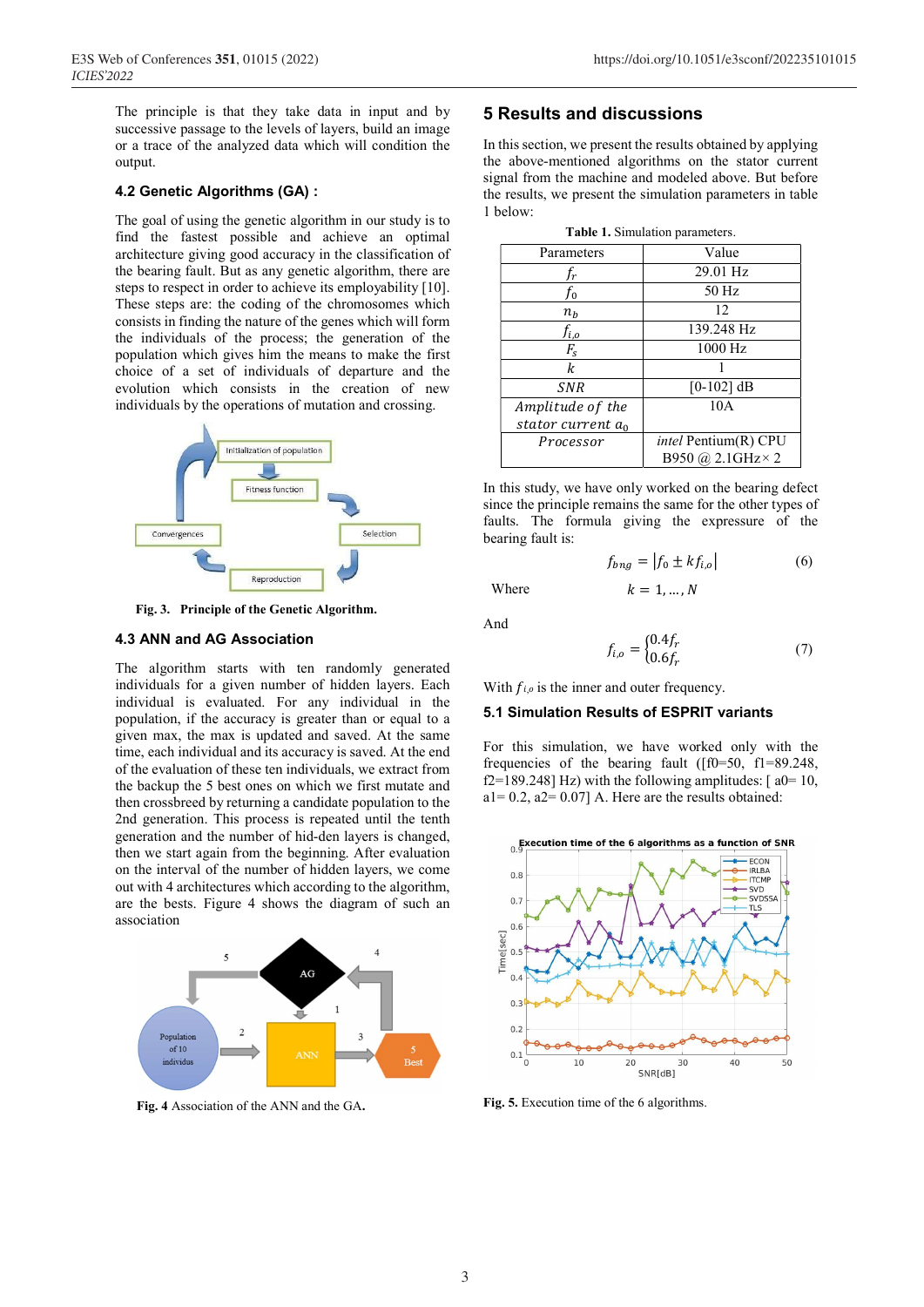

Fig. 6. Average execution time of the 6 algorithms.



Fig. 7. Memorysize (right) of the 6 algorithms.

Moreover, to see the convergence, we present as an example the results on the estimation of amplitudes for the 6 algorithms for SNR values between 30 and 50 dB.



Fig. 8. Average NMSE on amplitudes of the 6 algorithms.



Fig. 9. NMSE on a0 (right) for the 6 algorithms.

Thus, based on the results of the execution times and memory size of these 6 algorithms as shown in Fig. 5, 6 and 7 and their convergence on the amplitudes in Fig. 8 and 9, we could see that the ESPRIT\_TLS variant is the one that would estimate the parameters the best although, a bit more expensive in terms of time behind ESPRIT\_IRLBA and ESPRIT\_ITCMP. This was mentioned in the abstract of this work.

#### 5.2 Results of the ANN-GA association

Once we found the variant that best estimates the signal amplitude and frequency parameters, all that remained was to build up the classified data to be divided into two categories, the healthy and the faulty. In addition, since the operating conditions of the machine mean that from one moment to the next the noise can vary, we modeled this as a series of SNR step variations that took their value in the interval [1,4] dB. The results obtained in the time and frequency domains with the ANN-GA association are respectively given in table.2 and table.3 below. We used a number of layers varying between 1 and 4, the number of neurons in each layer varying between 1 and 10 and activation functions logsig, tansig, hardlin for the hidden layers and softmax, tansig for the output layer. The obtained architectures are tested on the data formed by the other SNR steps to measure the generalization of the different architectures in case of abrupt change of the signal to noise ratio.

#### In temporal domain.

For the 4 learning steps  $(1,2,3)$  and 4), the respective numbers of neurons in the two hidden layers are: (5,6), (1,3), (1,110), and (2,7).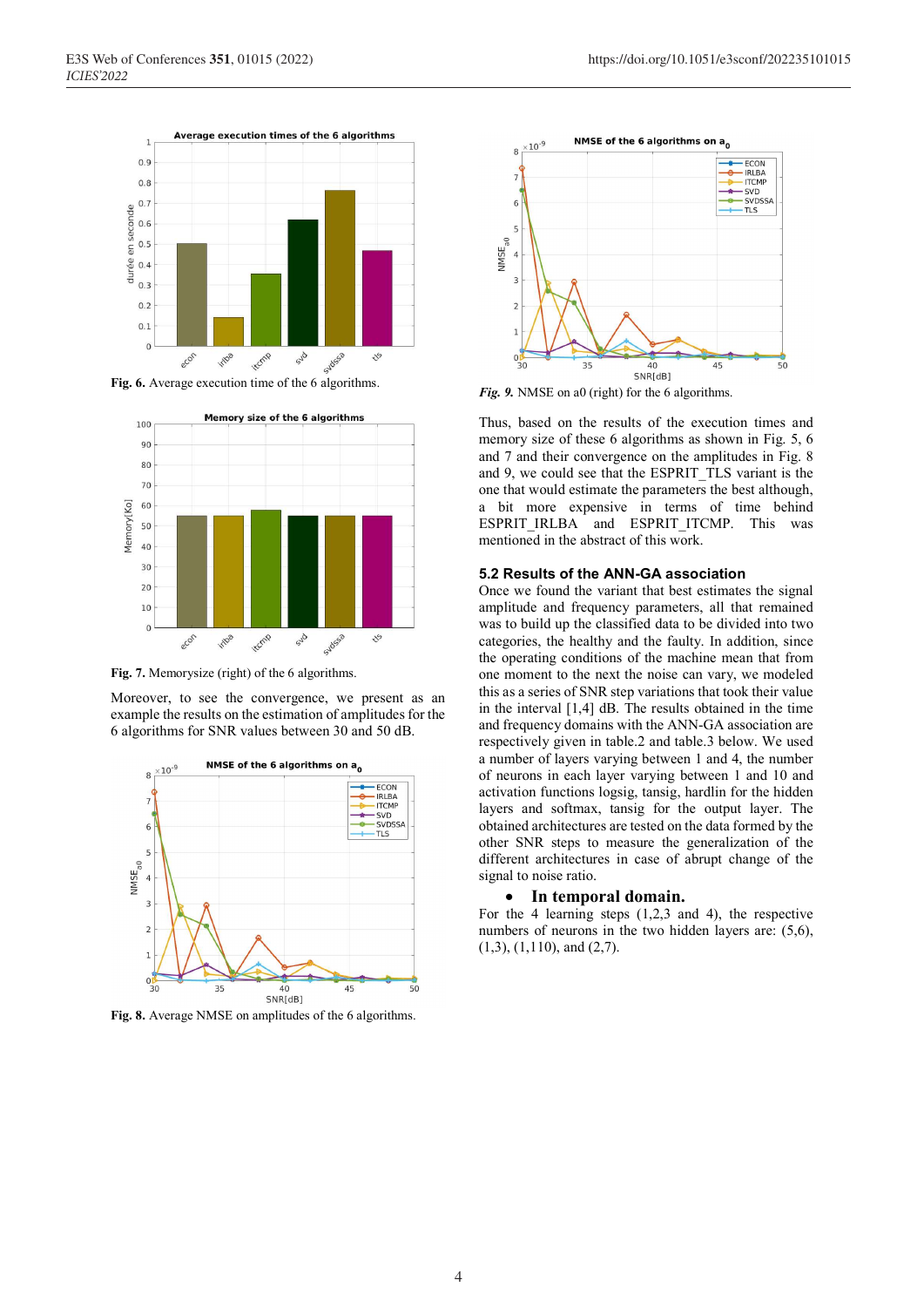|     | Train<br>step<br>[dB] | Accuracy<br>$\lceil\% \rceil$ | Others<br>steps | Accuracy<br>$\lceil\% \rceil$ | Time<br>[sec] | Memo<br>ry<br>[Ko] |
|-----|-----------------------|-------------------------------|-----------------|-------------------------------|---------------|--------------------|
| ANN | 1                     |                               | $\overline{2}$  | 88.5                          | 0.801         | 148                |
|     |                       | 72.5                          | 3               | 84.6                          | 0.797         | 148                |
|     |                       |                               | 4               | 86.5                          | 1.833         | 188                |
|     | $\overline{2}$        |                               | 1               | 72.54                         | 3.645         | 214                |
|     |                       | 88.46                         | 3               | 84.61                         | 1.742         | 148                |
|     |                       |                               | 4               | 86.53                         | 1.611         | 148                |
|     | 3                     |                               | 1               | 66.66                         | 4.835         | 214                |
|     |                       | 94.23                         | $\overline{c}$  | 57.69                         | 0.361         | 148                |
|     |                       |                               | 4               | 78.84                         | 5.768         | 148                |
|     | 4                     |                               | 1               | 73.52                         | 5.577         | 214                |
|     |                       | 82.69                         | $\overline{2}$  | 73.07                         | 0.335         | 148                |
|     |                       |                               | 3               | 82.69                         | 0.346         | 148                |

Table 1. Results of Best Architectures according to the trainning data steps.

Finally, in the temporal domain, the best model retained is an architecture with two hidden layers, the first of which has a single neuron and the second 3 neurons. The activation functions are respectively tansig and tansig. As for the output layer with two neurons, the activation function retained by the genetic algorithm is softmax. The figure Figure 11 presents this last architecture.



Fig. 10. Best architecture in time domain.

Here are also these confusion matrixes on the 1dB training step data and on the other steps to measure its generalist.



Fig. 11. Training on a data with step of 1 dB.



Fig. 12. Test on a data with step of 2dB



Fig. 13. Test on a data with step of 3 dB.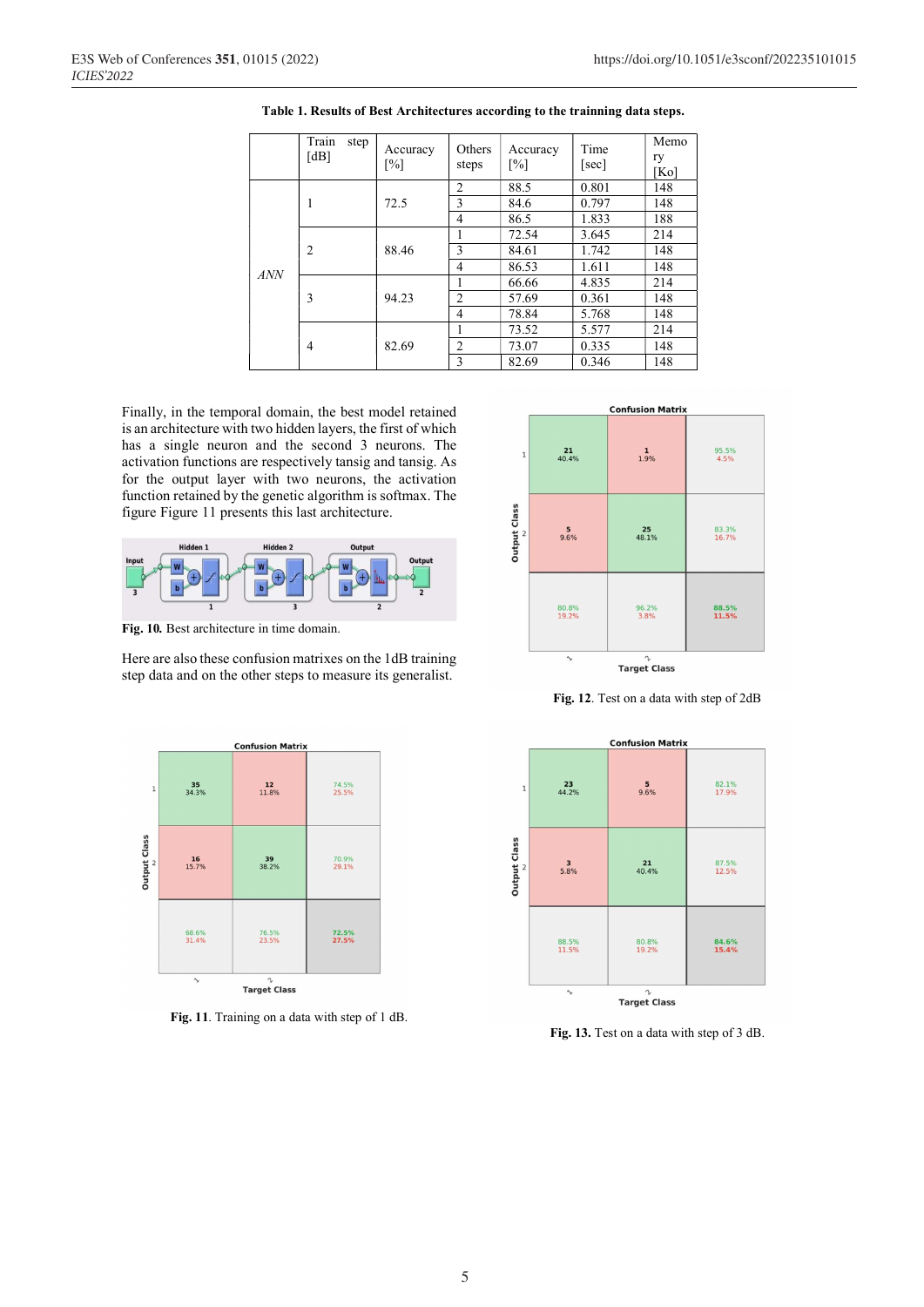• In frequency domain

For the 4 learning steps (1,2,3 and 4), the respective numbers of neurons in the two hidden layers are: (4), (7),



 $\begin{array}{c}\n\gamma\\ \uparrow\\ \textbf{Target Class}\n\end{array}$ 

Fig. 14. Test on a data with step of 4 dB.

Train step [dB] Accuracy [%] **Others** steps Accuracy  $\frac{[%]}{100}$ Time [sec] Memory [Ko]<br>115 ANN 1 99 2 100 0.4125 3 100 0.3195 115 4 100 0.3135 115 2  $100$ 1 99.01 0.5504 132 3 100 0.2957 115 4 100 0.3150 115 3 100 1 98.03 0.5097 132 2 98.07 0.3239 115 4 100 0.2254 115 4 100 1 98.03 0.5686 132 2 98.07 0.3525 115 3 98.07 0.3889 115

Tableau 2. Results of Best Architectures according to the trainning data steps.

(9), and (7

Finally, in the frequency domain, the best model retained is an architecture with one hidden layer with seven neurons. The activation function is tansig. As for the output layer with two neurons, the activation function retained by the genetic algorithm is softmax. The figure Figure 12 presents this last architecture.



Fig. 15. Best architecture in frequency domain.

Here are also these confusion matrixes on the 1dB training

step data and on the other steps to measure its generalist.



Fig. 16. Training on a data with step of 1 dB.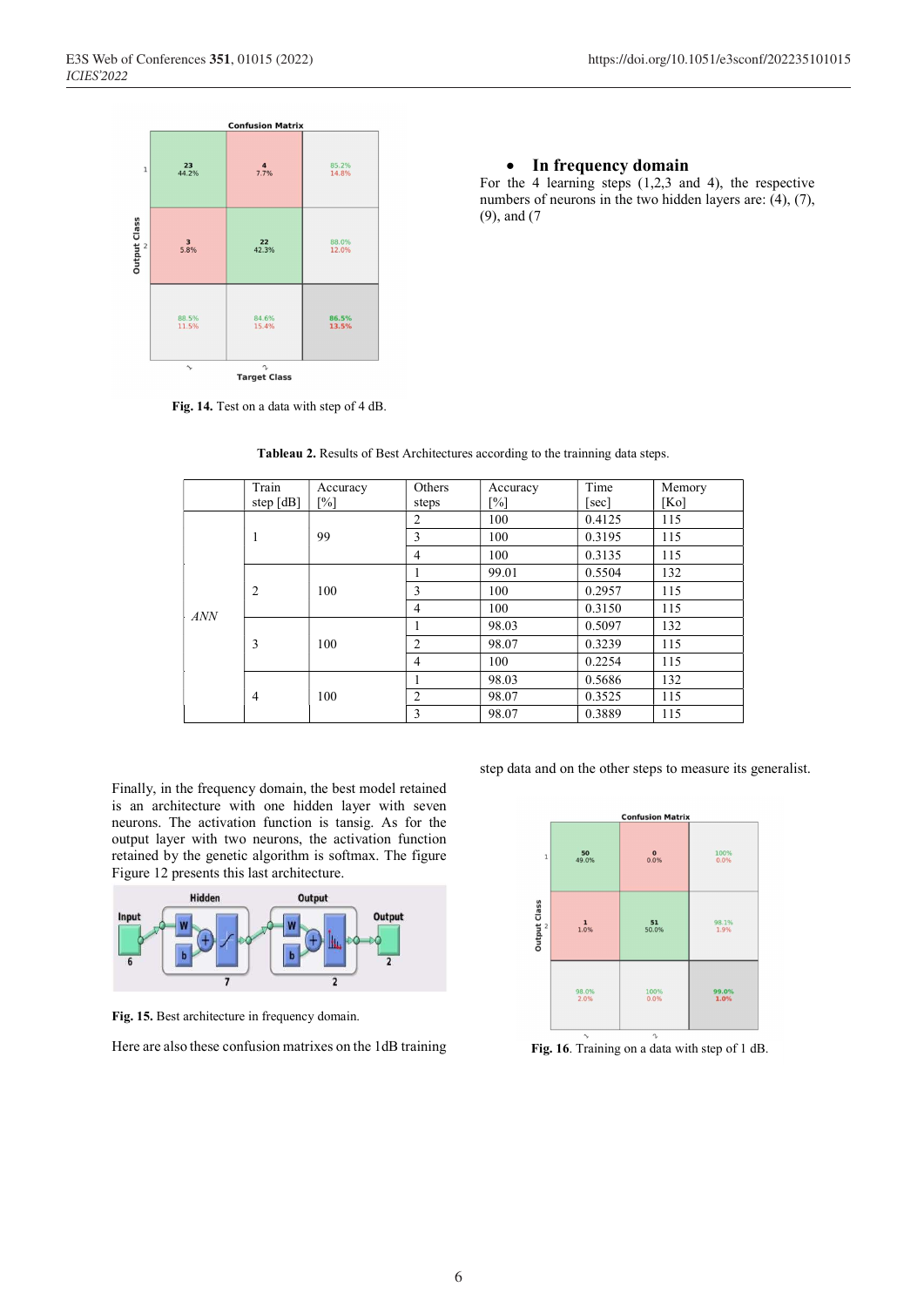

Fig. 17. Test on a data with step of 2dB



Fig. 18. Test on a data with step of 3 dB.



Fig. 19. Test on a data with step of 4 dB.

#### 5.3 Discussions

compared to the time domain (Table 2) in terms of classification precision, elapsed time, and memory occupied to train the neural network. This can be justified

by the reason for the wealth of information characterizing a defect in the spectral domain, especially when the SNR step used to form the dataset is very small (architecture with a learning step of 1 dB).

In addition, we observed by comparing Figure 7 and Table 3 that the approach we proposed which combines an ANN network driven by frequency signals obtained by applying the ESPRIT-TLS algorithm is strongly favored for detection early in real-time of a bearing fault by comparison with the application of the ESPRIT-TLS algorithm alone.

## 6 Conclusion

In this work, we have aimed at the objective of seeking. in the time or frequency domains, an ANN architecture or model allowing monitoring in real-time of each bearing defect. Based on two signal datasets classified as healthy or faulty, we built, trained the ANN obtained by using genetic algorithm (which optimizes the process of setting up the different possible architectures of ANNs), and then examined its performance. The simulation results demonstrate that by using GA we can develop an ANN architecture fulfilling a precise satisfactory classification offering early detection in real-time. Given their wealth of information, the stator current signals forming the used dataset (which one is obtained by ESPRIT-TLS) in the frequency domain are better suited and favored for the training and design of such neural networks. As perspectives, we recommend extending this study by applying the CNN (convolutional neural network), RNN (recurrent neural network), and Machine learning methods and others optimization algorithms like cuckoo algorithm, firefly algorithm in the fault classification as well as determining the indicators of their expected robustness by using more than one fault harmonics. In addition, we propose an experimental implementation of these algorithms on electronic board prototypes like DSP Card or FPGA associated with a test bench with all types of bearing fault to validate the simulation results obtained.

### References

- 1. Saad Chakkor, Mostafa Baghouri, Abderrahmane Hajraoui, High Accuracy ESPRITTLS Technique for Wind Turbine Fault
- 2. Bart de Ketelaere, Mia Hubert, and ERIC Schmitt, Overview of PCA-Based Statistical Process-
- 3. Monitoring Methods for Time-Dependent, High-Dimensional Data, 12 January 2018.
- 4. B. Aubert "Détection des courts-circuits inter-spires dans les Générateurs Synchrones à Aimants Permanents : Méthodes basées modèles et filtre de Kalman étend-Application à un canal de génération électrique en aéronautique", Thèse de doctorat, Toulouse, 2014.
- 5. J. Chatelain " Machines électriques ", Edition Georgi, Lausanne ,1983
- 6. S. A. S. Al Kazzaz and G. K. Singh, "Experimental investigations on induction machine condition monitoring and fault diagnosis using digital signal processing